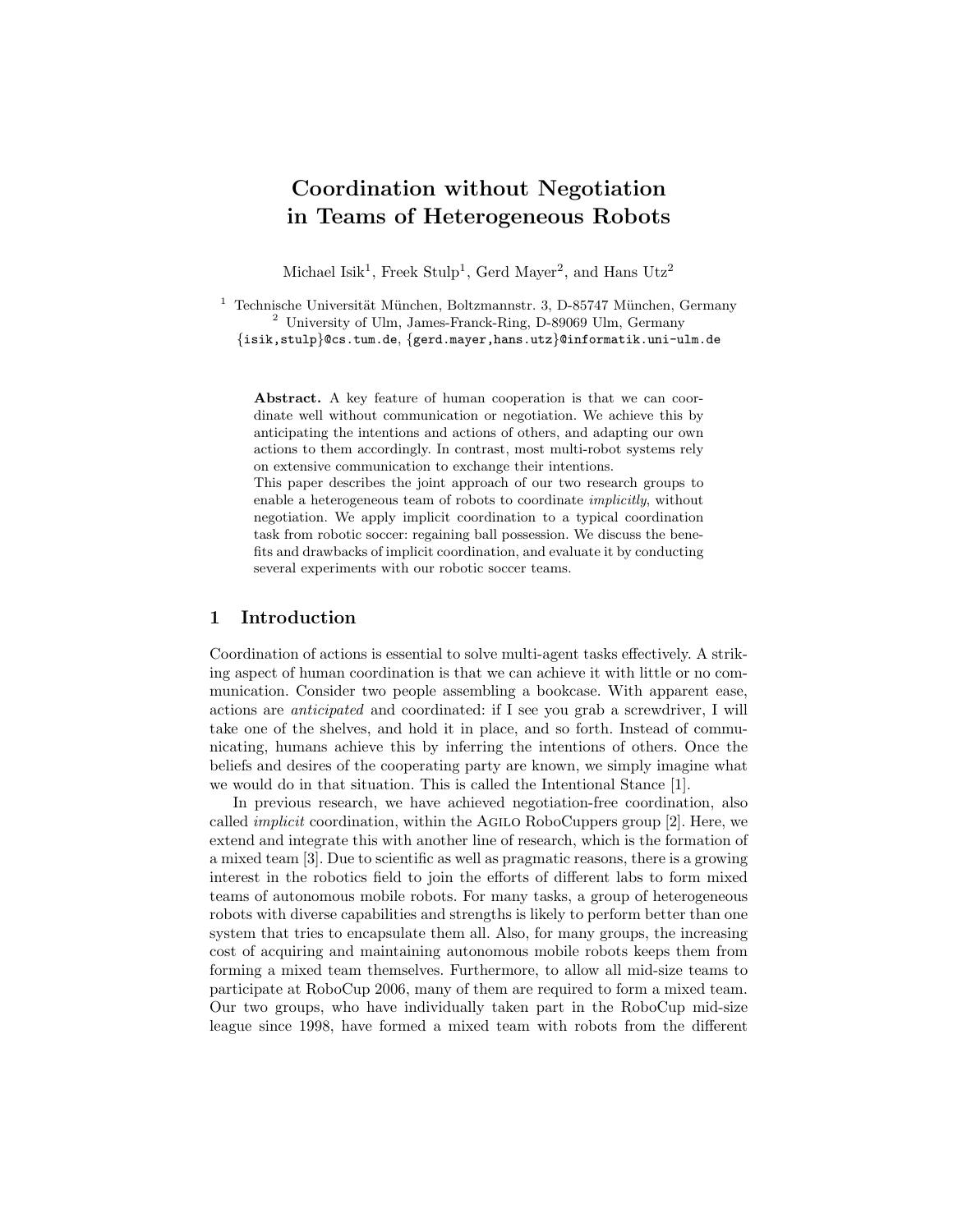labs. As almost all robots in this league, our robots are custom built research platforms with unique sensors, actuators, and software architectures. Therefore, forming a heterogeneous cooperative team presents an exciting challenge. One of these challenges is achieving robust coordination.

The standard solution in robotic teams is not to anticipate the actions of others, as humans do, but instead to extensively communicate utilities or intentions in a negotiation scheme. Previous work on robot coordination seems to have focussed almost exclusively on explicit coordination, as an overview paper on the key architectures shows [4].

In this paper, we discuss the benefits of implicit coordination, and implement it for our heterogeneous team. We apply implicit coordination to a typical coordination task from robotic soccer: regaining ball possession. Acquiring ball possession is a goal for the team as a whole, but only one of the field players is needed to achieve it. Of course, the robots must agree upon which robot will approach the ball. The intuitive underlying rule is that only the robot who is quickest to the ball should approach it. To infer the intentions of others, the agents first learn utility prediction models from observed experience. For the ball approach task, the utility measure is time, so the robots learn to predict how long it will take to approach the ball. During task execution, the robots locally predict the utilities for all robots, and globally coordinate accordingly.

The main contributions of this paper are: 1) learning temporal prediction models that take technical differences between the robot platforms into account 2) using these models to enable implicit coordination within a heterogeneous team of robots 3) demonstrating that coordination based on belief states is more robust than explicit coordination.

The rest of this paper is organized as follows. In the next section we describe how implicit coordination was implemented in our teams. Experimental results are presented in Section 3. In this section, we also discuss the benefits, as well as some drawbacks, of implicit coordination. Related work is presented in Section 4, and we conclude with Section 5.

# 2 Applying Implicit Coordination

In [2], we introduced a computational model for implicit coordination, that specifies three components are necessary for implicit coordination: 1) utility prediction models 2) knowledge of the states of others 3) the robots should have a shared performance model for joint actions. In our scenario, the latter component is a locker-room agreement [5] that only the quickest robot should approach the ball. Here, we apply this computational model to a team of heterogeneous robots. After presenting the two teams, we discuss the first two components of the computational model in more detail.

The Ulm Sparrows [6] are custom built robots, with infrared based near range finders and a directed camera. The available actuators are a differential drive, a pneumatic kicking device and a pan unit to rotate the camera horizontally  $(270<sup>o</sup>)$ . Each robot acts upon an egocentric belief state, using the camera as its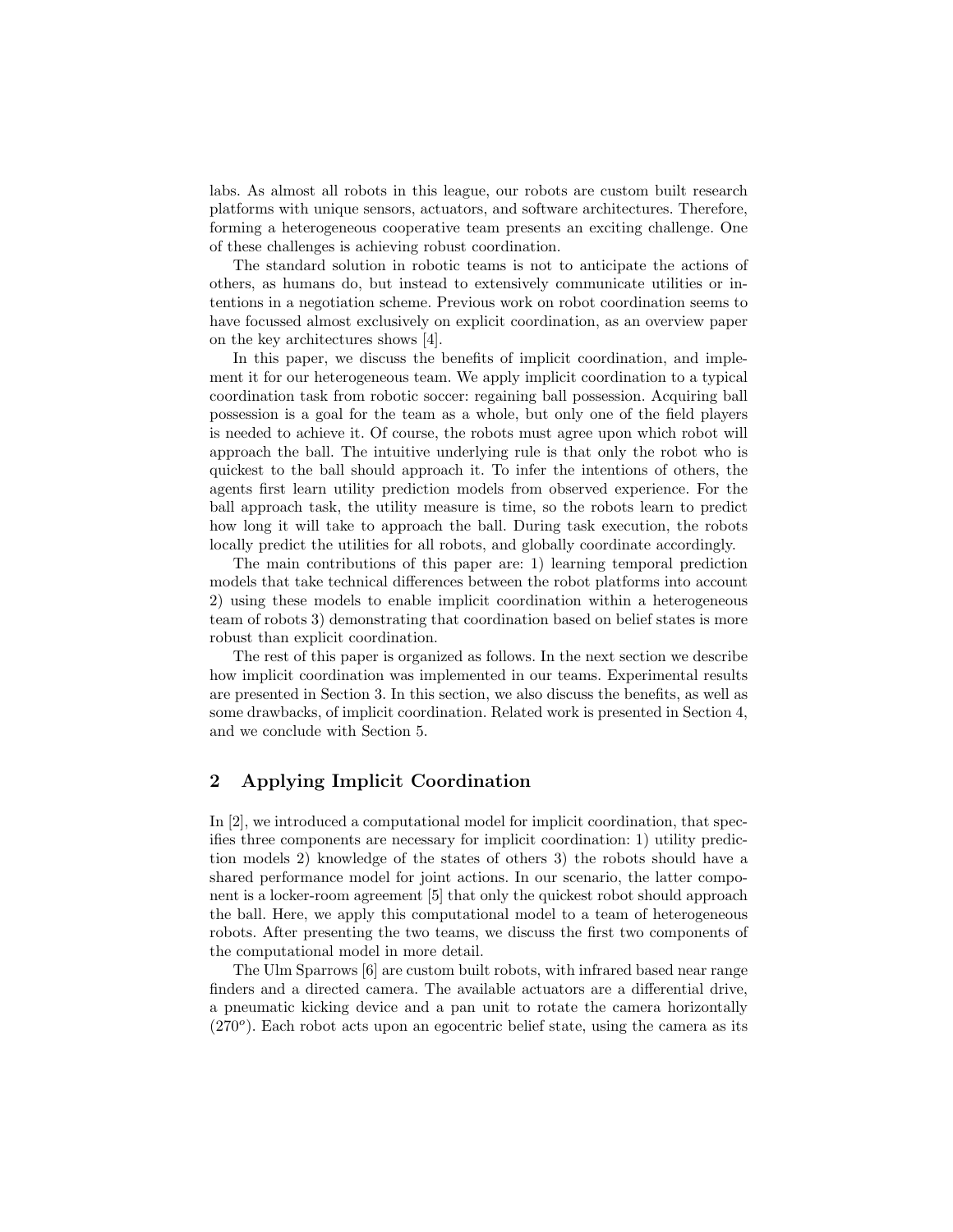main sensor. The Agilo RoboCuppers [7] are customized Pioneer I robots, with differential drive and a fixed forward facing color CCD camera. They act upon an allocentric belief state, which is acquired by cooperative state estimation. For the experiments we will present later, it is important that the variables are controllable and reproducible. Therefore, we have used our ground truth system to determine the positions of the robots with even more accuracy. This system uses three ceiling cameras to detect colored markers on top of the robots.

Utility Prediction Models. All robots must be able to predict their own ball approach time, as well as that of others. Therefore, they learn temporal prediction models from observed experience. Examples are gathered by navigating to random targets on the field, thereby measuring the time it took to approach the target. These measurements were acquired through the ground truth system. A model tree is then trained with these examples. Model trees are functions that map continuous or nominal features to a continuous value. They recursively partition the data, and fit linear models to the data in each partition. In previous research [2], we have shown that executing 300 navigation tasks yields a sufficient amount of training examples to learn an accurate prediction model. This takes about half an hour, so this is well within the continuous operational range of the robots. The mean absolute error of the models on a separate test set was 0.25s for the Ulm Sparrows, and 0.18s for the Agilo RoboCuppers. For more information about model trees, and how they can be used to learn action models of navigation tasks, we refer to [2].

Knowledge of the states of others. Predicting utilities for others, called perspective taking, can only be done if the robots have estimates of the other's states, which can be difficult if the robots only have local sensors. For instance, due to the limited view of our cameras, it is often not possible to see all the teammates. Therefore, our robots communicate their belief states to each other to achieve more coherent and complete beliefs about the world [3], which they use to determine their (joint) actions. This might seem contrary to the paradigm that we want to achieve coordination without communication. However, there are some important differences between communicating intentions and communicating beliefs, as we shall discuss in Section 3.2.

# 3 Experimental Evaluation

To evaluate if the learned prediction models and shared representations are sufficiently accurate for implicit coordination, we have conducted three experiments, one in a dynamic, one in a static environment, and one in simulation. For each experiment, we used one Sparrow and one Agilo robot. Each robot has a temporal prediction model for both robot types.

Dynamic environment experiment. In this experiment, the robots continuously navigated to random targets on the field, for about half an hour. The paths were generated such that interference between the robots was excluded. At 10Hz, each robot records its own position and orientation, as well as that of its teammate and the ball. Each robot also logs the predicted approach time for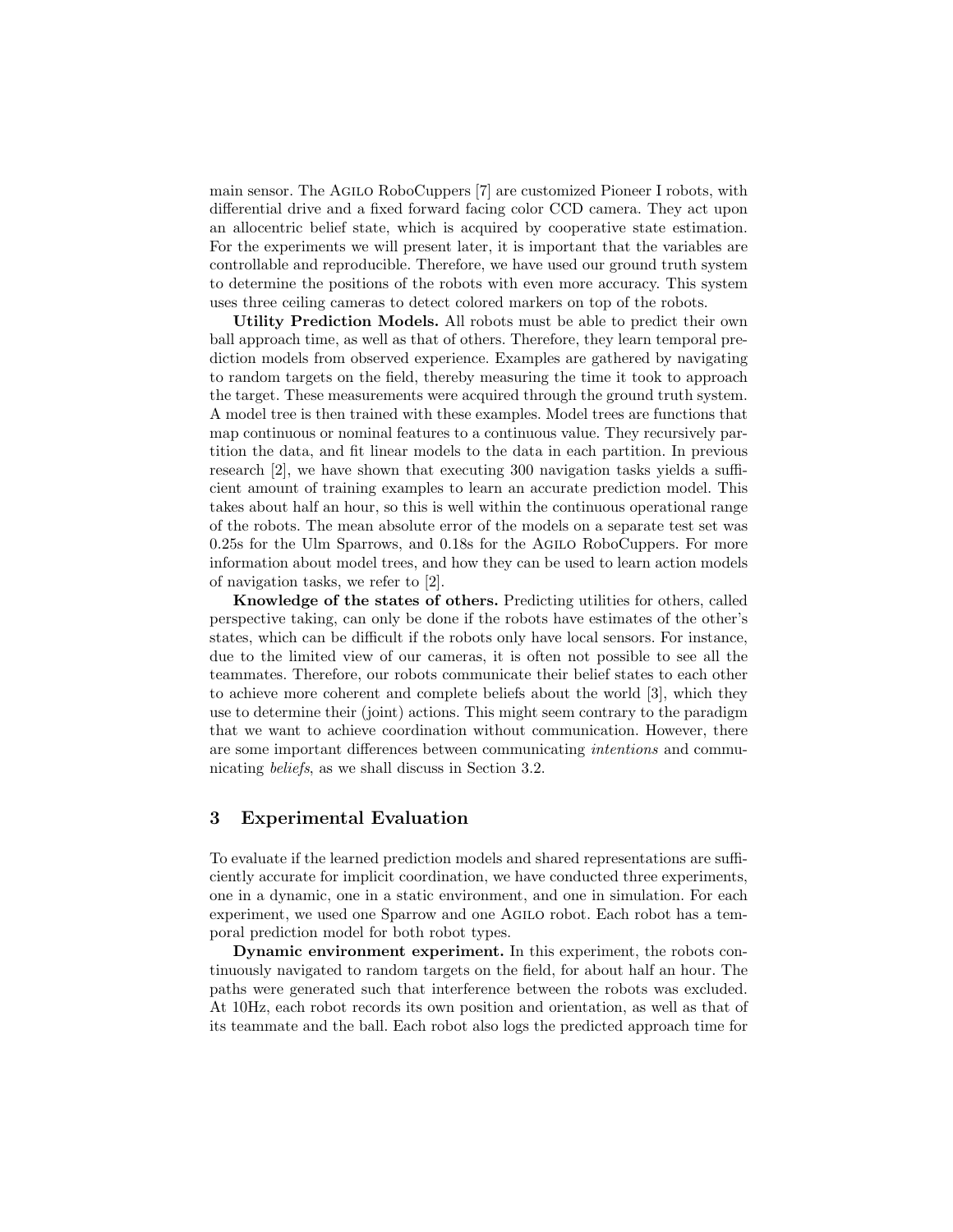both robots, and based on these times, which robot should approach the ball, in their view. Note that the robots never actually approach the ball.

Static environment experiment. In the previous experiment, it is impossible to measure if the temporal predictions were actually correct, and if potential inaccuracies caused the robots' estimate of who is quickest to be incorrect. Therefore a second experiment was conducted. The experimental set-up was as follows: Both robots navigate to different random positions and wait there. During the experiment, the target to approach is fixed and the same for both robots. Then, the robots are requested to record their own state, as well as that of their team mate. The robots compute the predicted approach times, and add them to the log-file. Then, one after the other, the robots are requested to drive to the goal position, and the actual approach duration is recorded. The log-files so acquired are almost identical to the ones in the dynamic experiment. The only difference is that they also contain the actual observed time for the robot. This static environment is less realistic, but allows us to compare the predicted time with the actually measured time for each robot.

Simulated experiment. Here, the experimental set-up is identical to the dynamic experiment. The simulator allows us to vary two variables that most strongly influence the success of implicit coordination. The first is communication quality. At random times, and for random durations, communication is switched off in both directions. By controlling the length of the intervals, we can vary between perfect (100%) and no (0%) communication. The second is the field of view of the robot. We can set the view angle of the robot's forward facing camera between 0 (blind) and 360 (omni-directional vision) degrees. The other robot and the ball are only perceived when in the field of view. Gaussian noise with a standard deviation of 9, 25 and 22 cm is added to the robot's estimates of the position of itself, the teammate and the ball respectively. These correspond to the errors we have observed on the real robots.

#### 3.1 Results

Do the robots agree upon who should approach the ball? To answer this question, we simply determined how often the two robots agreed on which robot should approach the ball in the dynamic experiment, which was 96%.

Do the robots choose the quickest one? We would also like to know if the chosen robot is actually the quickest one to approach the ball. Of course, this could only be determined in the static experiment, in which the actual times it took each robot to approach the ball are known. A robot's decision to coordinate is deemed correct, if the robot that was the quickest was indeed predicted to be the quickest. The robots' choice was correct 92% of the time.

Are temporal prediction models necessary, or would a more simple value such as distance suffice? Using only distance as a rough estimate of the approach time, would save us the trouble of learning models. Although time is certainly strongly correlated with distance, using distance alone leads to significantly more incorrect coordinations. Agreement is still very good (95%), but the robot that is really the quickest is chosen only 68% of the time. So, when using distance,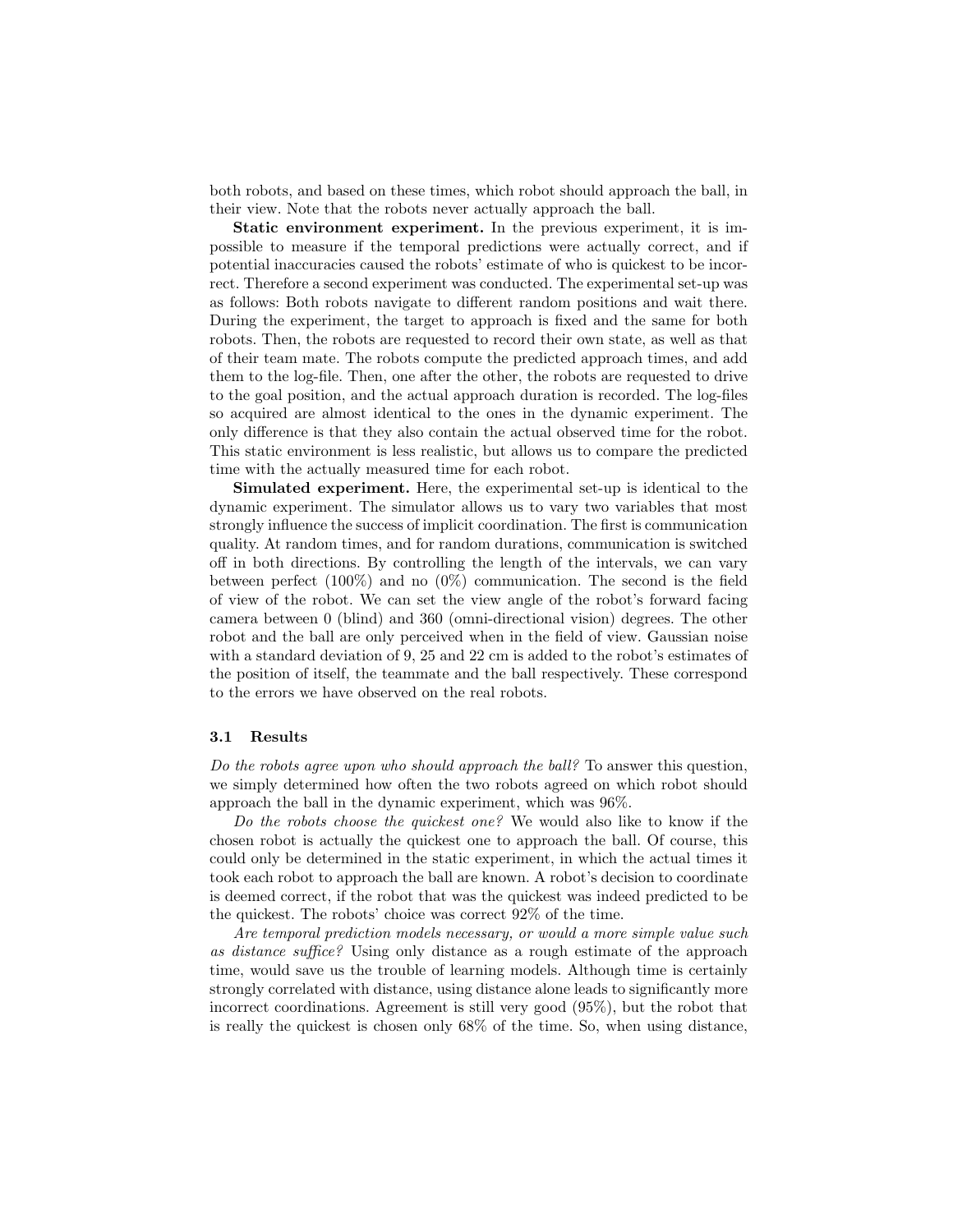the robots are still very sure about who should approach it, but they are also wrong about it much more often.

When does implicit coordination fail? In the dynamic experiment, coordination succeeds 96% of the time. In the log-file, we labeled all examples in which exactly one robot decided to approach the ball with 'Success', and others with 'Fail'. A decision tree was then trained to predict this value. The learned tree is represented graphically in Figure 1. The main rule is that if the difference in predicted times between two robots is small, coordination is likely to fail, and if it is large, it is likely to succeed. This is intuitive, because if the difference between the times is large, it is less likely that estimation errors will invert which time is the smallest. Note that in between these two limits, there is a 'gray' area, in which some other rules were learned. They only accounted for a small number of example, so for clarity, we will not discuss them here.

In sports like soccer or volleyball, it is sometimes not completely clear who should go for the ball. Humans solve this problem by communicating their intention through an exclamation:"Mine!", or "Leave it!". The decision tree essentially provides the robots with similar awareness, as they predict when implicit coordination failure is likely. So, they could be used for instance to determine when robots should resort to explicit coordination.



Fig. 1. Visualization of the decision tree that predicts coordination failure

How do communication quality and state estimation accuracy influence coordination? The results of the simulation experiment, which show how the performance of different coordination strategies depends on the quality of communication and the field of view, are depicted in Figure 2. Communication quality is the percentage of packets that arrive, and field of view is in degrees. The zaxis depicts coordination success, which is the percentage that only one robot intended to approach the ball.



Fig. 2. Results of the simulation experiment, which show how the performance of coordination strategies depends on the quality of communication and the field of view.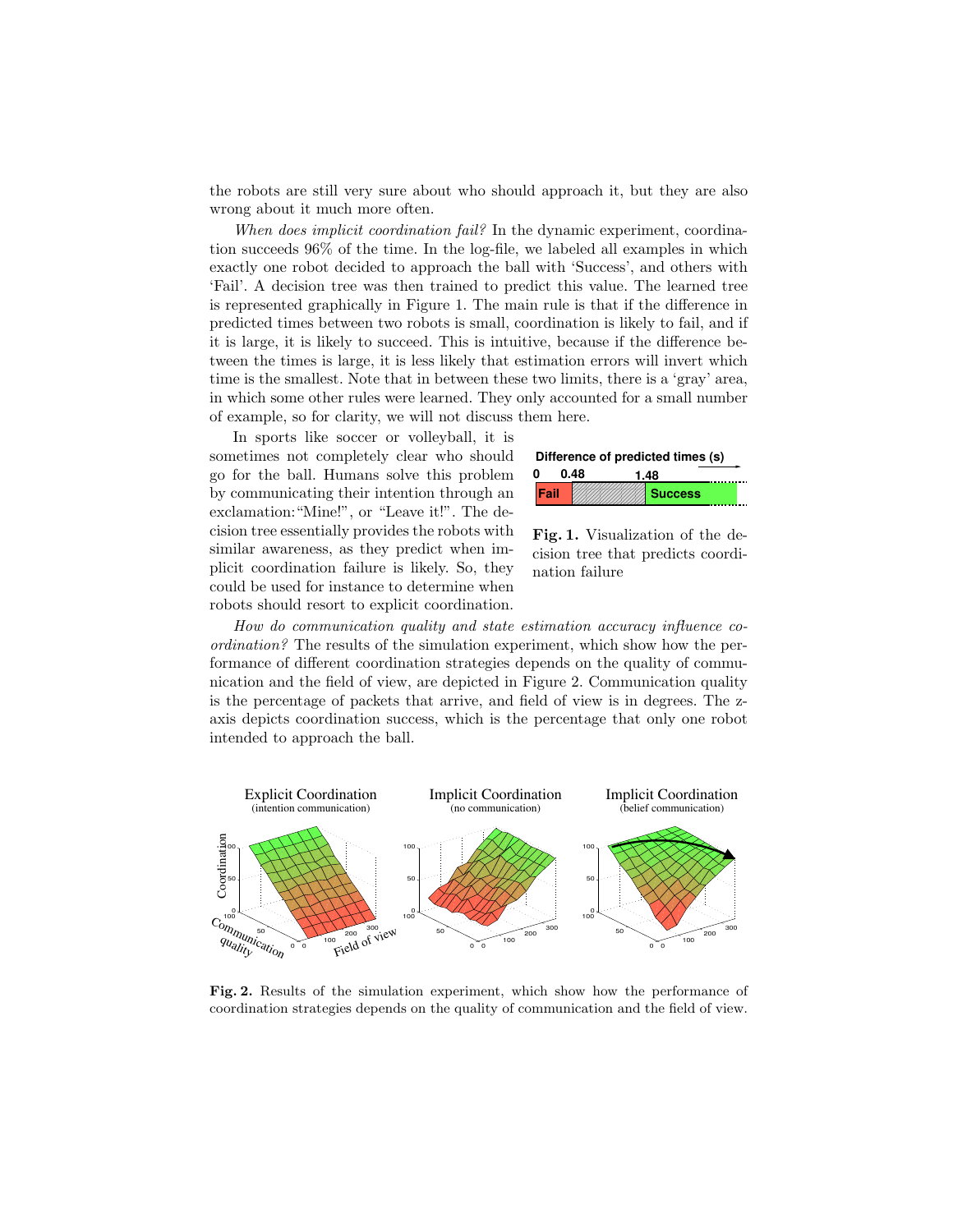Since explicit coordination is based completely on communication, it is not surprising that it perfectly correlates with the quality of the communication, but is independent of the size of the field of view. No communications means no coordination, and perfect communication means perfect coordination. For implicit coordination without communication, the relation is converse. If a robot is able to estimate the states of others better, it is able to coordinate better. The third graph shows implicit coordination with belief state exchange (as used on our real robots). If the robot has another in its field of view, it determines the other's state through state estimation, otherwise it uses communication (if possible) to exchange beliefs. These states are then used to predict the utilities of others, independent if they were perceived or communicated. The graph clearly shows that this approach combines the benefits of both.

### 3.2 Discussion

There are several important benefits that implicit coordination without communication has over explicit coordination. First of all, protocols and arbitration mechanisms must be adopted between communicating entities to enable intention communication, which adds complexities and can degrade the system. It is generally argued that communication can add unacceptable delays in information gathering and should be kept minimal [8]. Furthermore, rescue robotics and autonomous vehicles operating in traffic are examples of domains in which robust communication is not guaranteed, but where correct coordination and action anticipation is a matter of life and death. Finally, human-robot interaction, a current research focus in for instance space exploration or rescue robotics, it cannot be expected of humans to continuously communicate their intentions. Instead, the robot must be able to anticipate a human's intentions, based on predictive models of human behavior. We consider implicit coordination to be essential for natural interaction between robots and humans, so adhering to explicit coordination will prevent robots from making a break-through into these application domains.

The most difficult aspect of implicit coordination is estimating the states of others. Especially for robots with a limited field of view, such as ours, this is problematic. Therefore, we resorted to the communication of beliefs to acquire a shared representation. This might seem contrary to our communication-free paradigm, but there is an important difference between communicating intentions and beliefs. We believe that improvements in sensor technology and state estimation methods will allow robots to autonomously acquire a increasingly complete and accurate estimation of the states of others. In RoboCup for instance, almost all mid-size teams have resorted to omni-directional vision to achieve exactly that. So, beliefs needed to infer the intentions of others are becoming more complete and accurate, independent of communication. The arrow in the third graph in Figure 2 depicts this trend. More accurate state estimation can essentially replace communication. This is certainly not the case for explicit coordination, which will always fully rely on communication.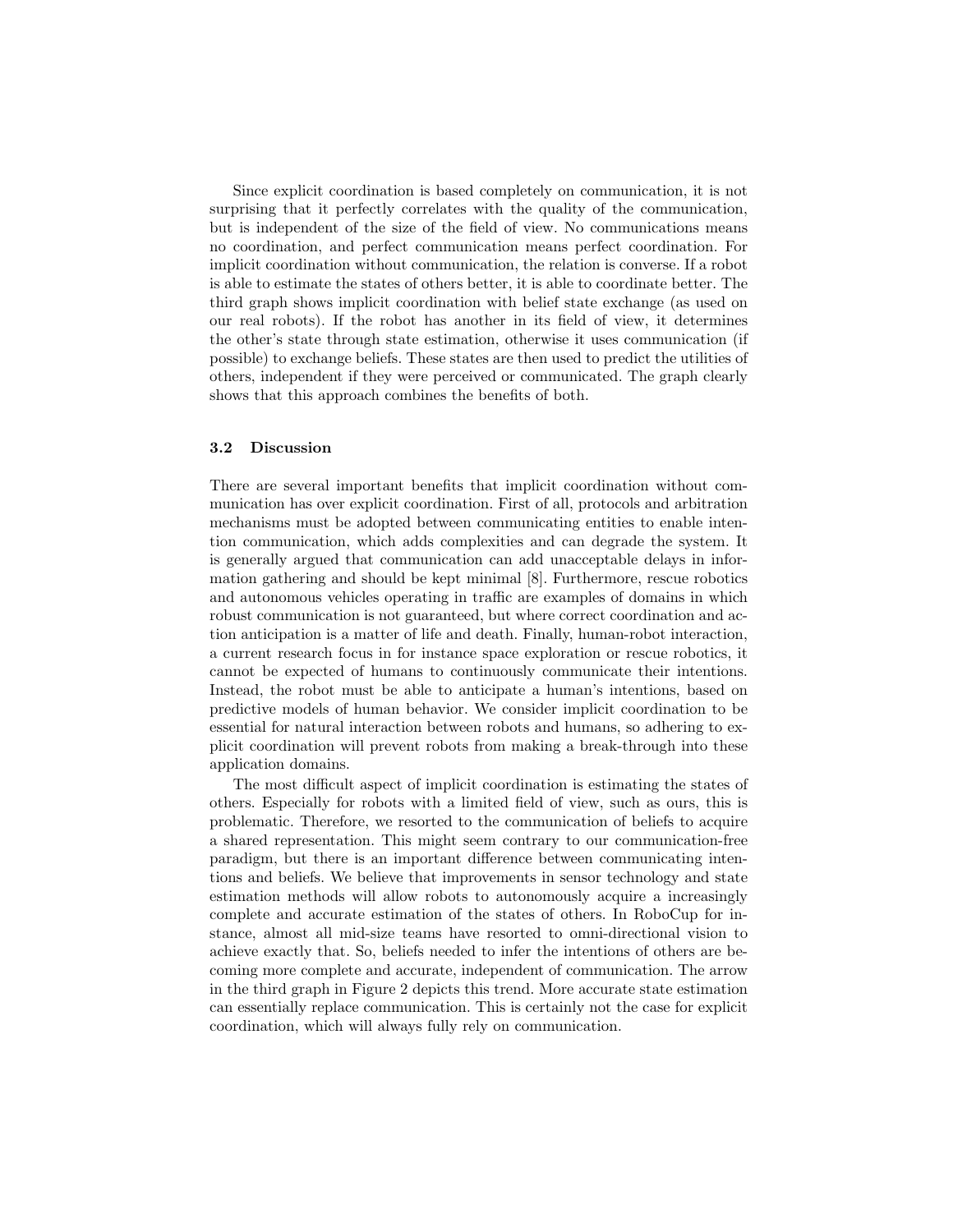Furthermore, the third graph in Figure 2 clearly shows that implicit coordination with belief exchange achieves better performance with communication loss than explicit coordination alone. Instead of complete coordination failure in case of communication loss, there is a graceful decay, because a second system based on state estimation can still be used to estimate the intentions of others.

Summarizing, improvements in sensor and state estimation will allow implicit coordination to depend less and less on belief communication. This is necessary to simplify communication schemes, increase coordination robustness, and enable human-robot cooperation. This work proposes a step in this direction.

### 4 Related Work

The idea of cross team cooperation has some tradition within the RoboCup leagues. The most similar mixed team cooperation effort was the Azzurra Robot Team, a mid-size team from various Italian universities. Their focus was on explicit role assignment and communication-based coordination strategies among the field players [9].

Previous research on cooperation has focussed almost exclusively on explicit coordination [4]. On the other hand, work on implicit coordination usually assumes that all agents have access to a central and global representation of the world, which is enabled by simulation, as in [10], or global perception, as in the RoboCup small-size league [8,11]. In all these papers, teammates are not reasoned about explicitly, but are considered to be mere environment entities, that influence behavior in similar ways to obstacles or opponents.

In [5] the issue of low band-width communication in the simulation league is dealt with by locker-room agreements, in which players agree on assigning identification labels to certain formations. During the game, only these labels, instead of complete formations, must be communicated.

Most similar to our work is [12], in which robots in the legged-league also coordinate through implicit coordination which is based on representations which are completed through the communication of belief states. Communication is essential, and assumed to be flawless. It is not investigated how communication loss influences coordination. The utility measure is a sum of heuristic functions, which are represented as potential fields. Whereas our utility models are grounded in observed experience, and have a well-defined meaning (e.g. execution duration in seconds), these heuristic functions have no clear semantics. Therefore, customizing these functions to individual robots is difficult, as the semantics of and interactions between them are not fully understood. However, this customization is essential for achieving efficient coordination in a heterogeneous team with robots with different dynamics and capabilities.

# 5 Conclusion

In this paper, we have discussed the necessity for implicit coordination in domains in which communication is unreliable or impossible. Relying on intention